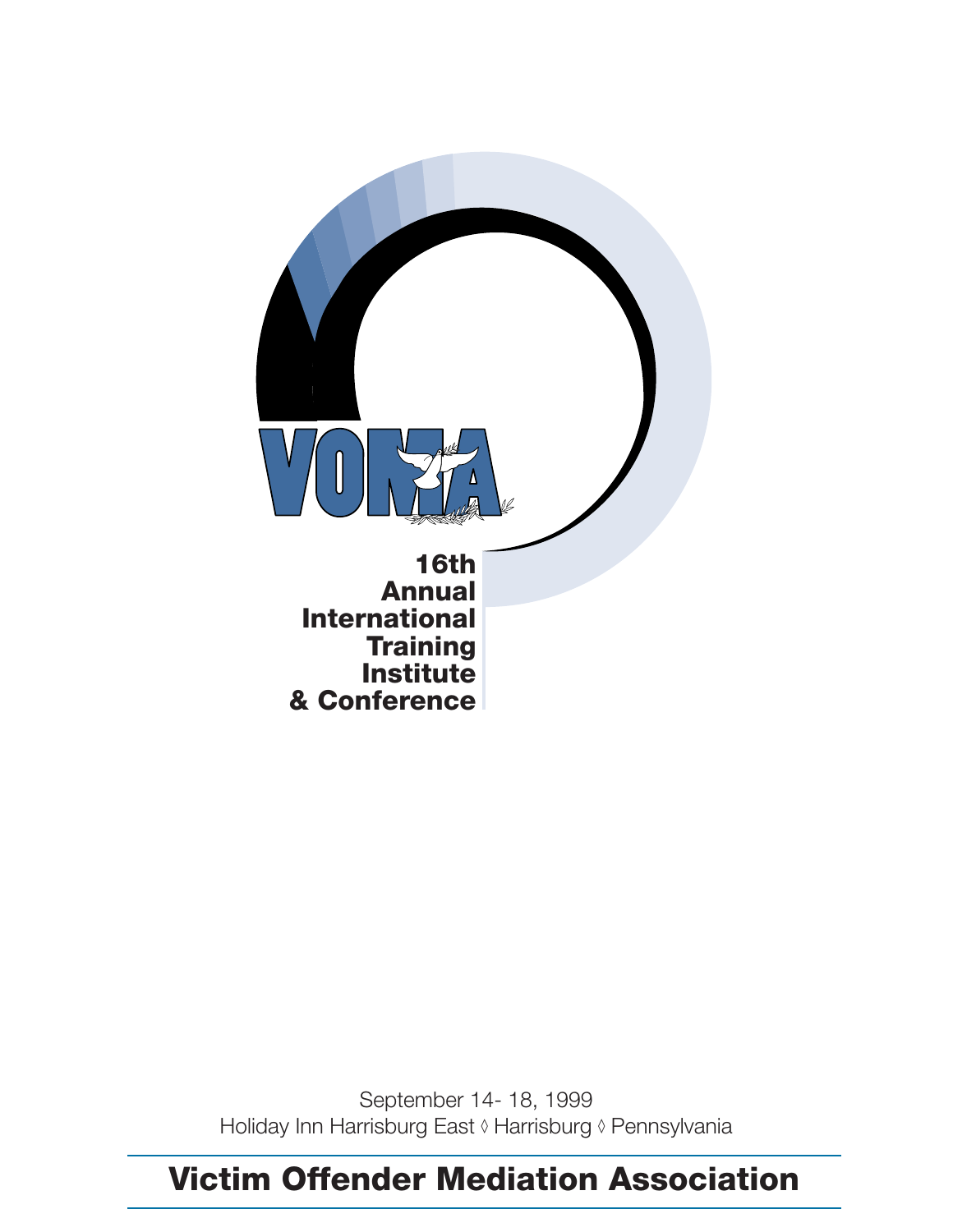## **WELCOME**

The VOMA Board of Directors invites you to join us for the 16th Annual International VOMA Conference and Training Institute in Harrisburg, Pennsylvania, as we explore "Innovative Practices in Restorative Justice and Victim Offender Mediation." We believe our slate of presenters in both the Training Institute and Conference will challenge us with new ideas that will live up to that theme. During the Conference, we'll celebrate the 25th anniversary of the first Victim Offender Reconciliation Program (VORP) in Kitchener, Ontario. We look forward to seeing you all in September!

- Howard Zehr will join us for our Opening Plenary as we look at what's happening across the globe. We will also hear specifically about what is happening in Pennsylvania from Mary Achilles, Governor-appointed Victim Advocate for the Commonwealth, who has been instrumental in bringing Pennsylvania to the forefront of Victim Offender Conferencing.
- John Paul Lederach, founding Director of the Conflict Transformation Program at Eastern Mennonite University will be our keynote speaker on Friday evening. John Paul brings extensive experience as a peace building practitioner, trainer and consultant throughout the world.
- Finally, we are honored to have Mark Yantzi (who along with Dave Worth started the first VORP) join us in Harrisburg as a workshop trainer and Closing Plenary Moderator.
- On Monday evening, September 13, the VOMA Board will host an informal gathering in the hotel lounge after you register to welcome those arriving for the Training Institute (which begins on Tuesday). On Thursday evening, September 16, the Conference Site Committee will host a welcome reception and celebration of 25 years of victim offender mediation.

## **TRAINING INSTITUTE**

### **Monday, September 13th**

**7:00-9:00pm Registration in the hotel lobby**

### **Tuesday, September 14th**

| 7:15          | Registration |
|---------------|--------------|
| $8:00 - 8:30$ | Welcome      |
| $8:30-4:30$   | Workshops    |

#### **Three-day Training (Tuesday-Thursday)**

#### **Training A Basic Training for Victim Offender Mediation (3 days)**

An interactive foundation for basic victim-offender mediation training. Covers principles of restorative justice, benefits and risks of victim offender mediation, basic mediation skills, styles of communication, and an understanding of victims and offenders. This experiential training will involve role play practice. Participants are expected to obtain additional skills training within their local programs before mediating cases.

**Trainer:** Eric Gilman, Training and Education Coordinator, Community Justice Initiatives, Langley, British Columbia.

#### **One Day Training (Tuesday)**

#### **Training B Starting A Victim Offender Program (1 day)**

This training will cover basic steps and issues in organizing a VOM program and will offer strategies for involving the community and gaining support. Program design, public relations, funding issues, case criteria, referral sources and training opportunities will be discussed.

**Trainers:** Sue Wiese, Coordinator, Mediation Services of La Crosse, WI, VOMA Board member; Lorraine Stutzman Amstutz, Director, Mennonite Central Committee, Office on Crime and Justice, VOMA Board Co-chair.

#### **Training C Incorporating Transformative Mediation Theory in VOM Practice (1 day)**

This training will focus on fostering empowerment and recognition in the mediation process using the transformative mediation model and how that theory translates to practice with emphasis on moment-to-moment communication and interaction.

**Trainers:** Jane Riese, Director, Victim Offender Mediation Program, Mediation Services for Conflict Resolution, Inc., York, PA; Dorothy Della Noce, Doctoral Candidate at Temple University, Past President of the Academy of Family Mediators, member of the editing board of Mediation Quarterly.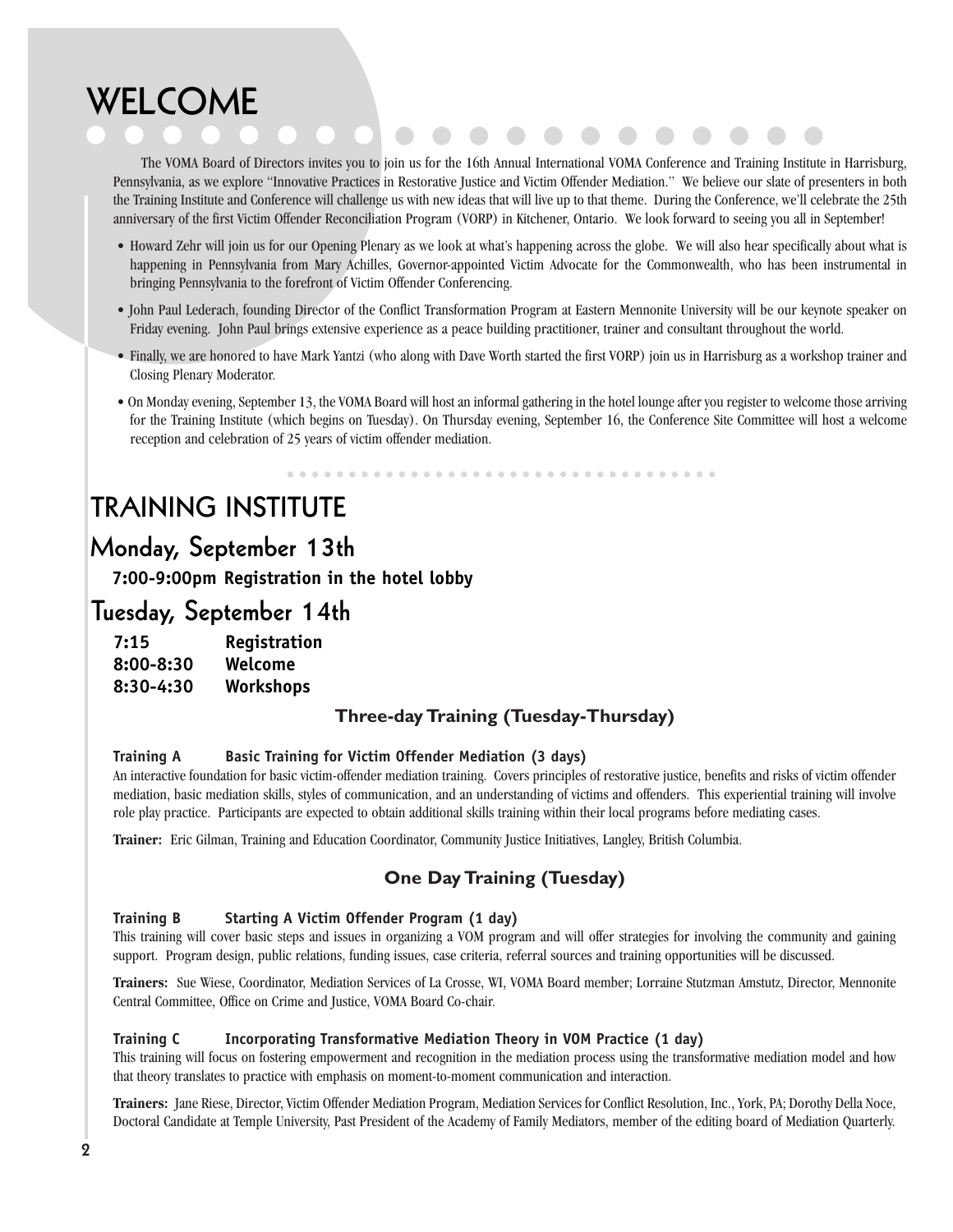## **TRAINING INSTITUTE**

### **Tuesday, September 14th**

#### **Two-day Training (Tuesday - Wednesday)**

#### **Training D Dealing with Sexual Abuse Restoratively (2 days)**

This training will explore approaches that can be utilized in addressing sexual abuse in a manner that brings healing to victims of sexual abuse, those who offend, and their respective communities. A model that provides for facilitated dialogue between victim and offender and others will be developed drawing on the presenter's experience in using this model over the past 10 years.

**Trainers:**Mark Yantzi, Coordinator of the Sexual Abuse Treatment Program of Community Justice Initiatives. In 1976, Mark was involved in starting the first VORP in North America. He is author of the recent book, Sexual Offending and Restoration (1998); Deborah Ingraham, activist for restorative justice, former incest survivor litigant.

#### **Training E Restorative Justice in Communities of Color: Theory, Practice and Evaluation (2 days)**

The theory and application of the restorative justice concept specifically in the African American community will be covered. The role of both Critical Race Theory and Afrocentric Theory in Restorative Justice will also be explored. Techniques and approaches to involve the community in the process will also be examined as well as an overview of VOM strategies. Various role plays will take place to illustrate the strategies. An examination of evaluation methods will also take place.

**Trainers:** Dr. Morris Jenkins, Assistant Professor, Penn State University, Abington College, Abington, PA; David Trevaskis, Esq., Executive Director, Temple Law School, Philadelphia, PA: Dr. William Geary, Assistant Professor, Penn State University, Abington College, Abington, PA.

### **Wednesday, September 15th**

- **7:15 Registration in the hotel lobby 8:00-4:30 Workshops**
- **Training A Basic Training for Victim Offender Mediation (con't from Tues.)**
- **Training D: Dealing with Sexual Abuse Restoratively (con't from Tues.)**
- **Training E: RJ in Communities of Color (con't from Tues.)**

#### **One-day Training (Wednesday)**

#### **Training F: Implementing Restorative Justice in Corrections**

Restorative Justice initiatives in correctional contexts are still the exception rather than the norm nationwide. Implementation requires that restorative advocates and corrections professionals identify common language and shared goals. This training will assist both in doing that by providing an overview of restorative justice and corrections, identifying common ground and examining sample partnerships and implementation strategies.

**Training Facilitator:** Jan Bellard, Restorative Justice Projects Director for Mediation Network of North Carolina, VOMA Board member, Brevard, NC, along with other presenters.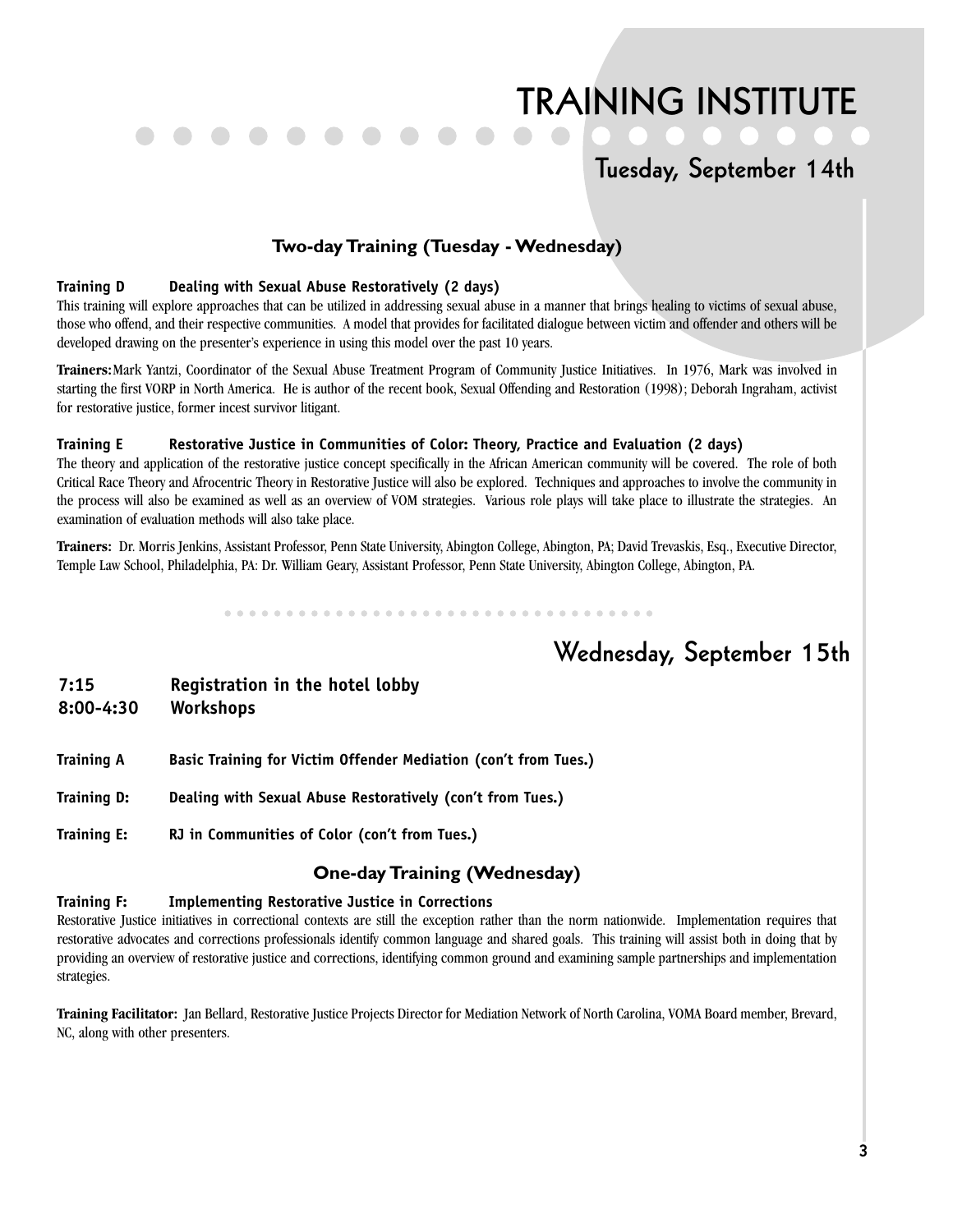## **TRAINING INSTITUTE**

## **Wednesday, September 15th**

#### **Two-day Training (Wednesday - Thursday)**

#### **Training G Impact of Crime Class (2 days)**

The Impact of Crime Class is an educational program taught to inmates in state correctional institutions on the short and long term effects crime has on victims. This is done through a curriculum developed by DOC Victim Services Advisory Committee comprised of victim advocates throughout PA, videos, and guest speakers. This training will provide participants with a 16-hour overview of a course that is designed to be used within a 40-hour curriculum.

**Trainers:** Kathy Buckley, Director, Victim Services for the Office of the Victim Advocate in the Dept. of Corrections, Harrisburg, PA; Dorothy McDormand, Facility Chaplain Program Director, SCI-Greensburg, PA; John Thomas, Acting Drug & Alcohol Treatment Specialist Manager, SCI-Graterford, PA.

### **Thursday, September 16th**

**7:15 Registration in the hotel lobby**

**8:00-4:30 Workshops**

**Training A: Basic VOM (con't from Wed.)**

**Training G Impact of Crime Class (con't from Wed.)**

#### **One-Day Training (Thursday)**

#### **Training H: Training for Trainers**

This training will consist of two components. First, participants will be engaged in a dialogue about their own experiences and making the VOM process more sensitive to the needs of crime victims. Second, specific training materials and strategies will be presented that have developed over the past two years by the Center for Restorative & Mediation at the University of Minnesota, through a grant from the Office for Victims of Crime of the U.S. Department of Justice.

**Trainers:** Ellen Halbert has served on the Texas Board of Criminal Justice, is a victim of a violent crime, and has testified on victims' needs across the nation; Mark Umbreit, Ph.D., Director, Center for Restorative Justice and Mediation, School of Social Work, University of Minnesota, St. Paul, MN.

#### **Training I: Working Sensitively and Effectively with Victims and Offenders (2 half-day sessions)**

**Victim Sensitivity Training (1/2 Day - morning)** This training will focus on the trauma of the various types of victimization, including crimes of severe violence. Participants will increase their understanding of the victim's experience and their ability to work sensitively with crime victims. Will also incorporate how the victim/offender mediation process can assist victims in the adaptation process.

**Trainer:** Jane Riese, Director, Victim Offender Mediation Program, Mediation Services for Conflict Resolution, Inc., York, PA.

**Offender Sensitivity Training (1/2 day - afternoon)** This training will focus on understanding offender issues and experiences focusing on factors that contribute to harm-causing behavior.

**Trainer:** Howard Zehr, Professor of Sociology and Restorative Justice, Eastern Mennonite University. Howard is regarded as a pioneer in the victim offender and restorative justice movements; Joe Ingle, Director of The Neighborhood Justice Center, Nashville, TN.

#### **Evening Special Event**

The Conference Site Committee will host a welcome reception and celebration of 25 years of victim offender mediation.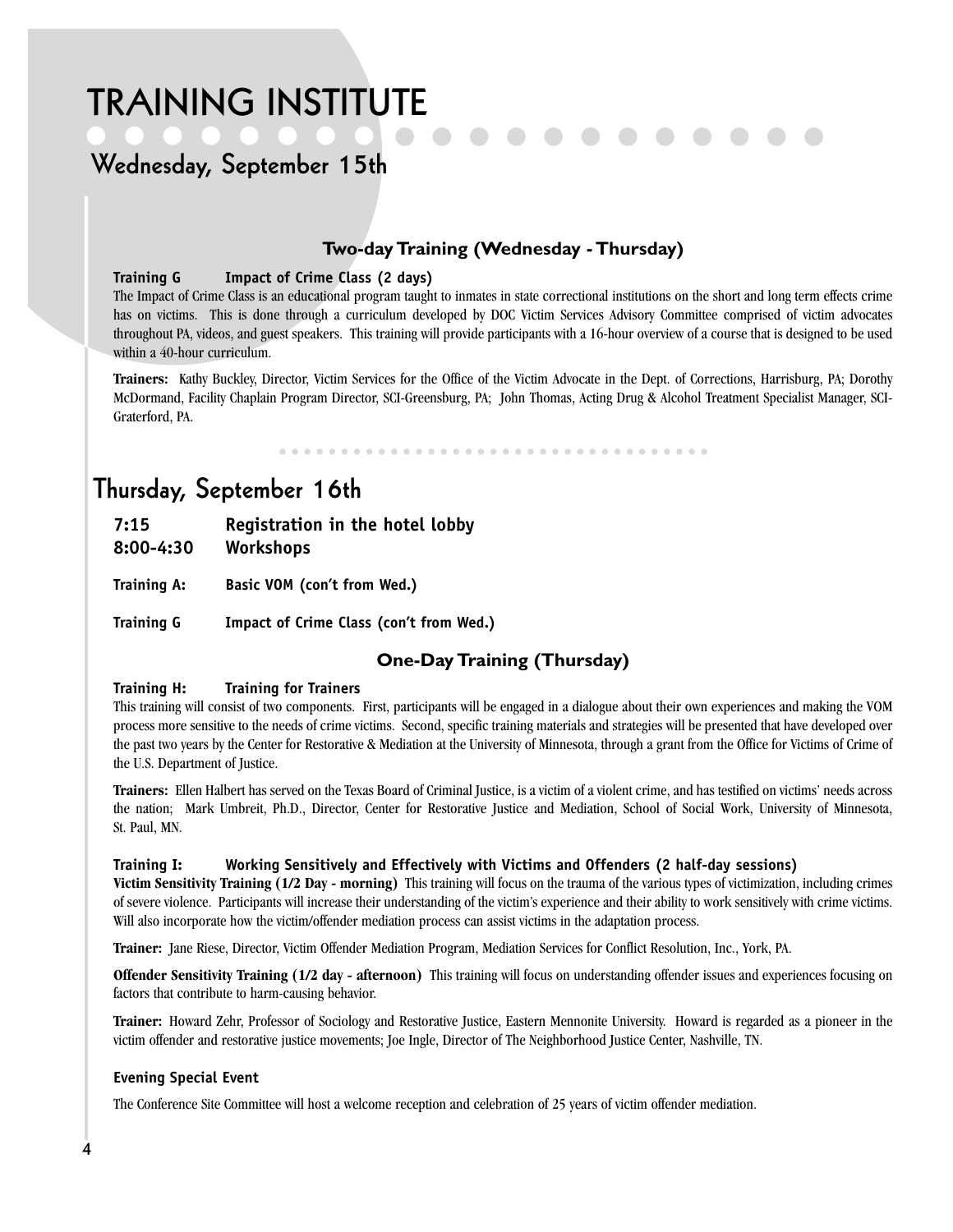### **Friday, September 17th**

#### **7:15-8:00 Registration in the hotel lobby**

**8:00-8:30 Welcome**

#### **8:30-10:00 Opening Plenary**

The conference kick-off will celebrate the 25 year anniversary of the first victim offender mediation in Kitchener, Ontario. Highlights in the plenary will include the emerging practices from PA's progressive statewide initiatives to the latest national and international VOM endeavors. Howard Zehr will provide us with an overview of where we've come from as well as his perspective on the future of the vIctim offender field.

- **Moderated by:** Lorraine Stutzman Amstutz and Jane Riese
	- **Note:** Open Space Workshops: Have a topic you want to discuss that isn't offered as a workshop or training? Or maybe there's something you want to attend but can't, and yet you still want to talk about it? If so, come prepared to create an Open Space Workshop on the topic of your choice. During each workshop session time-slot, one breakout room will be left unassigned to a regular workshop. At the close of the Opening Plenary, a process will allow conference attendees to suggest a workshop or breakout session they would like to participate in. Topics will be be posted. For each workshop time-slot, two Open Space Workshops may be assigned. Please don't feel pressured to know anything about the topic you suggest or want to discuss, or that you have to facilitate. Just an interest in the topic and a willingness to list it and attend is all you need.

#### **10:00-10:15 Break 10:15**-11:45 **Morning Workshops**

#### **Workshop 1 — Volunteer Recruitment & Nurturing**

This workshop will focus on two juvenile VOM Programs working with volunteers: the New Mexico Center for Dispute Resolution in Albuquerque, and Community Adolescent Programs in Madison, Wisconsin. Presenters will discuss strategies for recruitment of volunteers from diverse communities, coordination and development of ongoing training for volunteers, and recognition of their contributions.

**Presenters:** Rhonda Peterson, Director, Restorative Justice Programs, New Mexico Center for Dispute Resolution, Albuquerque, NM; Sheri Lynch Gatts, Coordinator, Victim Offender Conferencing Program, Community Adolescent Programs, Madison, WI.

#### **Workshop 2 — Mobilizing the Faith Community**

This workshop will focus on how to mobilize and cultivate partnerships with the faith community for sustainable funding and other resources. It will look at how involving the faith community can impact a program.

**Presenters:** Duane Ruth-Heffelbower, M.Div., JD., attorney and ordained Mennonite minister, Associate Director of the Center for Peacemaking and Conflict Studies of Fresno Pacific University and a member of the graduate school faculty; Lorraine Stutzman Amstutz, Director, Mennonite Central Committee, Office on Crime and Justice, VOMA Board Co-chair.

#### **Workshop 3 — Cultural Issues**

This workshop will discuss the implications of culture in victim-offender mediation. General issues of cultural awareness and implications that culture may have on mediation will be covered. An extended role-play will be used with participation and comments from the audience regarding the use of an interpreter in mediation.

**Presenter:** Jonathan Chaplan is a mediator in private practice in Ottawa, Ontario, Canada, with 13 years experience as a criminal lawyer. Jonathan speaks French, Spanish and Vietnamese.

#### **Workshop 4 — Utah Juvenile Court VOM**

This workshop will explore the types of programs that can be offered in conjunction with or as a follow-up to VOM. The Utah Juvenile Court model will be featured. This VOM Program is part of a continuum of services offered to both offenders and victims.

**Presenter:** Kathy Elton, Mediation Programs Coordinator, Victim-Offender Mediation Program, Utah State Juvenile Court, Salt Lake City, UT.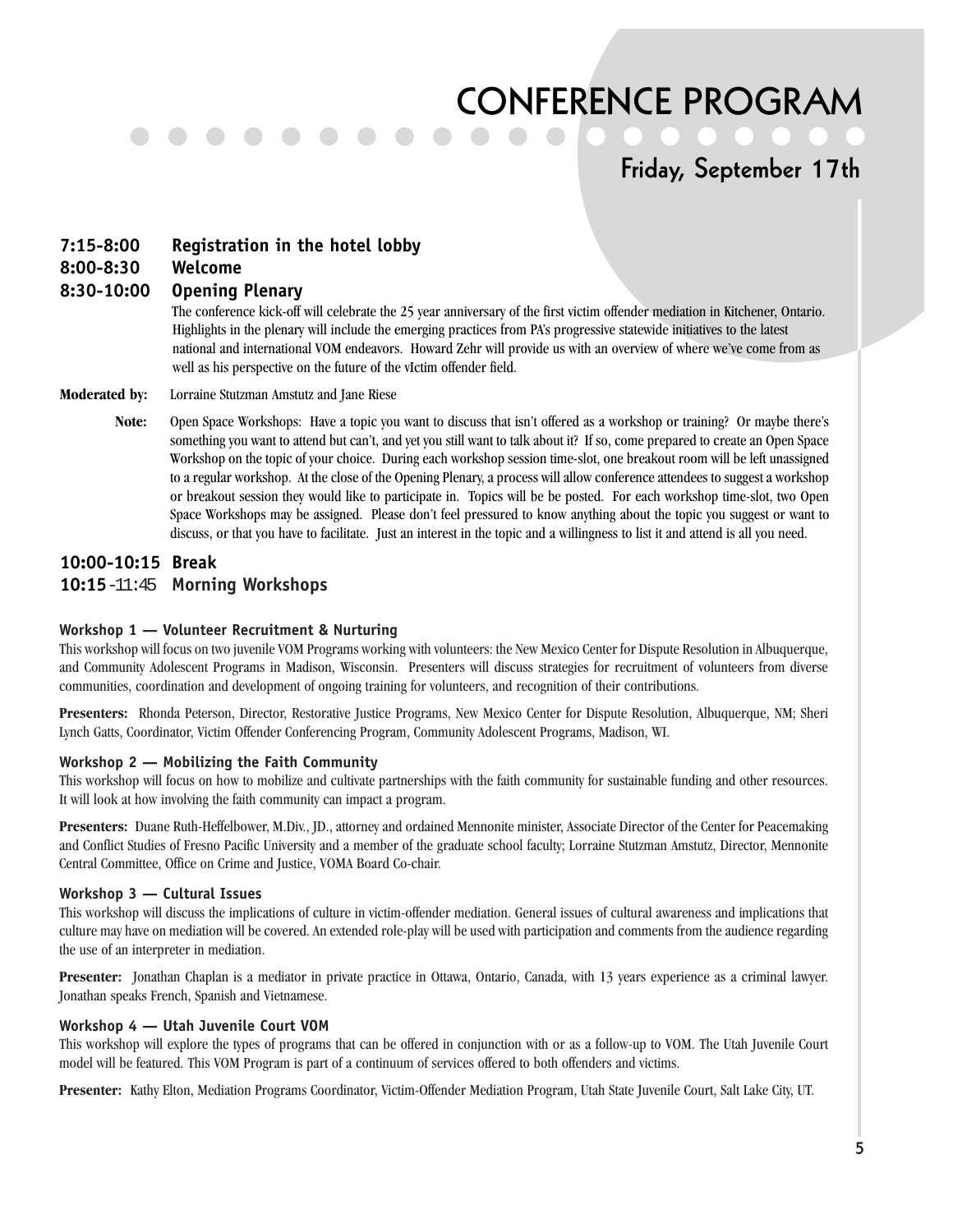## **Friday, September 17th**

#### **Workshop 5 — A Whole Systems Approach to Sexual Abuse**

This interactive dialogue will explore the question, "Is there a way to break the silence of childhood sexual abuse in a restorative way?" Issues to be explored include sex offender treatment, the restorative processes between victims and offenders of sexual abuse, and the prevalence and effects of the sexual abuse of children.

Presenters: Deborah Ingraham, activist for restorative justice, former incest survivor litigant; Wayne Bowers, recovering sex offender, director of CURE-SORT (Citizens United for the Rehabilitation of Errant-Sex Offenders Restored through Treatment), Director of SATA (Sex Abuse Treatment Alliance).

#### **Open Space Workshops**

Open Space Workshops will be facilitated by you and other conference attendees on a topic of your choice. Specific topics will be generated by conference attendees at the end of the Opening Plenary session. See complete description for Open Space Workshops on page 5.

#### **11:45-1:00 Lunch 1:00 - 2:30 Afternoon Workshops**

#### **Workshop 6 — International Dispute Resolution**

This presentation will create a forum for an interactive discussion on the potential of the Victim-Offender model to promote healing within international communities.

**Presenter:** Kelley Pendleton, CR Consultants, Davie, FL.

#### **Workshop 7 — Starting a VOM: A To Do List**

This hands-on workshop is designed for those thinking about starting a victim-offender program or those in a dispute resolution agency thinking about expanding their program to include victim-offender mediation. Participants will leave the workshop with a "to do" list of activities necessary to start a program.

**Presenter:** Beverly Moore, Program Manager, Restorative Justice Program, Community Mediation Services, Eugene, Oregon, and VOMA Board Member. Beverly has an MS in Community and Regional Planning.

#### **Workshop 8 — Recognizing our own Cultural Biases**

As practitioners and human beings, we bring our own history and cultural heritage into our work in restorative justice and victim offender conferencing. This experiential workshop encourages participants to open and explore their own baggage in a non-threatening setting, in order to gain more awareness of how our own issues affect our work.

**Presenter:** Sheri Lynch Gatts, Coordinator, Victim Offender Conferencing Program, Community Adolescent Programs, Madison, WI.

#### **Workshop 9A — Restorative Justice & VOM Domestic Violence Cases (two-session Workshop)**

This workshop will begin with the assumption that participants are victim advocates or experienced in domestic violence intervention. The focus of the training will be on traumatic bonding, and will allow open discussion of the issues of mediating violent domestic abuse cases.

Presenter: Debra Dixon, Executive Director of the Victim's Justice Center, Inc., author of The Medical Malpractice Journal, and for 15 years has worked with battered women, batterers, sex offenders and victims/survivors of other violent crimes.

#### **Workshop 10A — Grant Writing (two-session Workshop)**

This workshop is designed for those individuals who have never written a grant, but are interested in pursuing grant funding. Participants will be provided with a general overview of philanthropy and how grant writing fits into an overall development plan. Each participant will conduct prospect research on a given topic before deciding whether or not to initiate contact with a prospective funding source.

**Presenter:** Barbara Hughes, Community Service Coordinator, Family Court of St. Louis County, Clayton, MO.

#### **Open Space Workshops**

Open Space Workshops will be facilitated by you and other conference attendees on a topic of your choice. Specific topics will be generated by conference attendees at the end of the Opening Plenary session. See complete description for Open Space Workshops on page 5.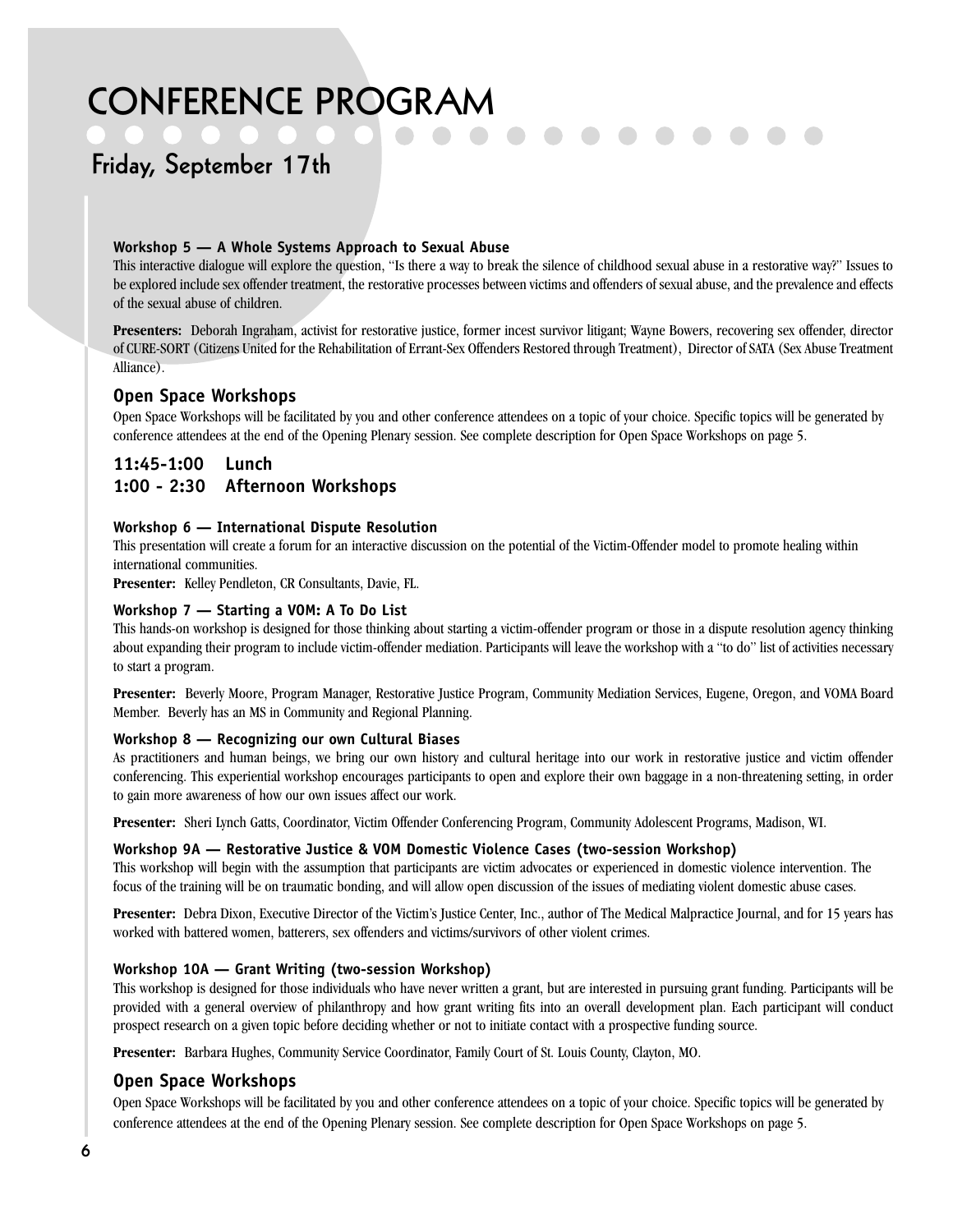### **Friday, September 17th**

#### **2:30 - 2:45 Break 2:45 - 4:15 Afternoon Workshops**

#### **Workshop 9B — Restorative Justice and VOM Domestic Violence Cases (two-session Workshop)**

**Presenter:** Debra Dixon, See description for 9A on previous page.

#### **Workshop 10B — Grant Writing (two-session Workshop)**

**Presenter:** Barbara Hughes, See description for 10A on previous page.

#### **Workshop 11 — VOM in Denmark**

Demonstrations by role-plays of the directive/non-directive styles of mediation. Covers the difference between the active listening style and the systemic circular style, defining issues and creating options, bargaining versus negotiating, control versus autonomy. The philosophy behind the different strategies, and the different impact of interviewing styles will be covered.

**Presenter:** Hans Boserup, Attorney at Law (admitted to Supreme Court), Denmark. Trainer of mediation in USA, Ireland and Germany. Author of several books and articles. Adjunct professor, University of Aarhus, Denmark. Founding member of World Mediation Forum, founding member of Danish Mediation, Chairman of Nordic Forum of Mediation (Denmark, Norway, Sweden and Finland).

#### **Workshop 12 — Media and Mediation**

This workshop will focus on how news is defined, assigned, covered, edited, and presented for public consumption. Other areas of concern include how media presence might affect the respective behaviors of victims, offenders and mediators alike, the integrity of the process, and ultimately, the public perception of mediation. This interactive workshop will also include an open discussion of actual high profile cases and a brainstorming session to develop effective strategies and criteria for working with the media.

**Presenter:** Chris Baker, Baker Mediations Services, Inc., in Ottumwa, IA, mediator for Youthful Offender Programs in the Iowa Eighth Judicial District. Chris holds a master's degree in journalism and is a former reporter and photojournalist.

#### **Workshop 13 — Using the Internet**

Participants will learn how to use the web for research and advertising, including how to set up a web site. This workshop will discuss the use of e-mail, listserves, IRC, sharing documents, videoconferencing, etc.

**Presenter:** Duane Ruth-Heffelbower, Center for Peacemaking and Conflict Studies, Fresno Pacific University, Fresno, California.

#### **Open Space Workshops**

Open Space Workshops will be facilitated by you and other conference attendees on a topic of your choice. Specific topics will be generated by conference attendees at the end of the Opening Plenary session. See complete description for Open Space Workshops on page 5.

#### **4:15-4:30 Break 6:00-7:00 Join us for a mixer in the hospitality room. 7:00-9:00 Keynote Dinner**

#### **Keynote Speaker:** John Paul Lederach

John Paul has spent the past 15 years providing support to peace-building in conflict-torn countries all over the world. As Director of Eastern Mennonite University's Conflict Transformation Program, he has conducted numerous research projects and published extensively, including his most recent book, "Building Peace: Sustainable Reconciliation in Divided Societies." John Paul will provide us with some insights from his various travels and experiences on the topic of peacemaking and conflict resolution, and will offer some ideas on how VOM and restorative justice fit into the larger peace making effort.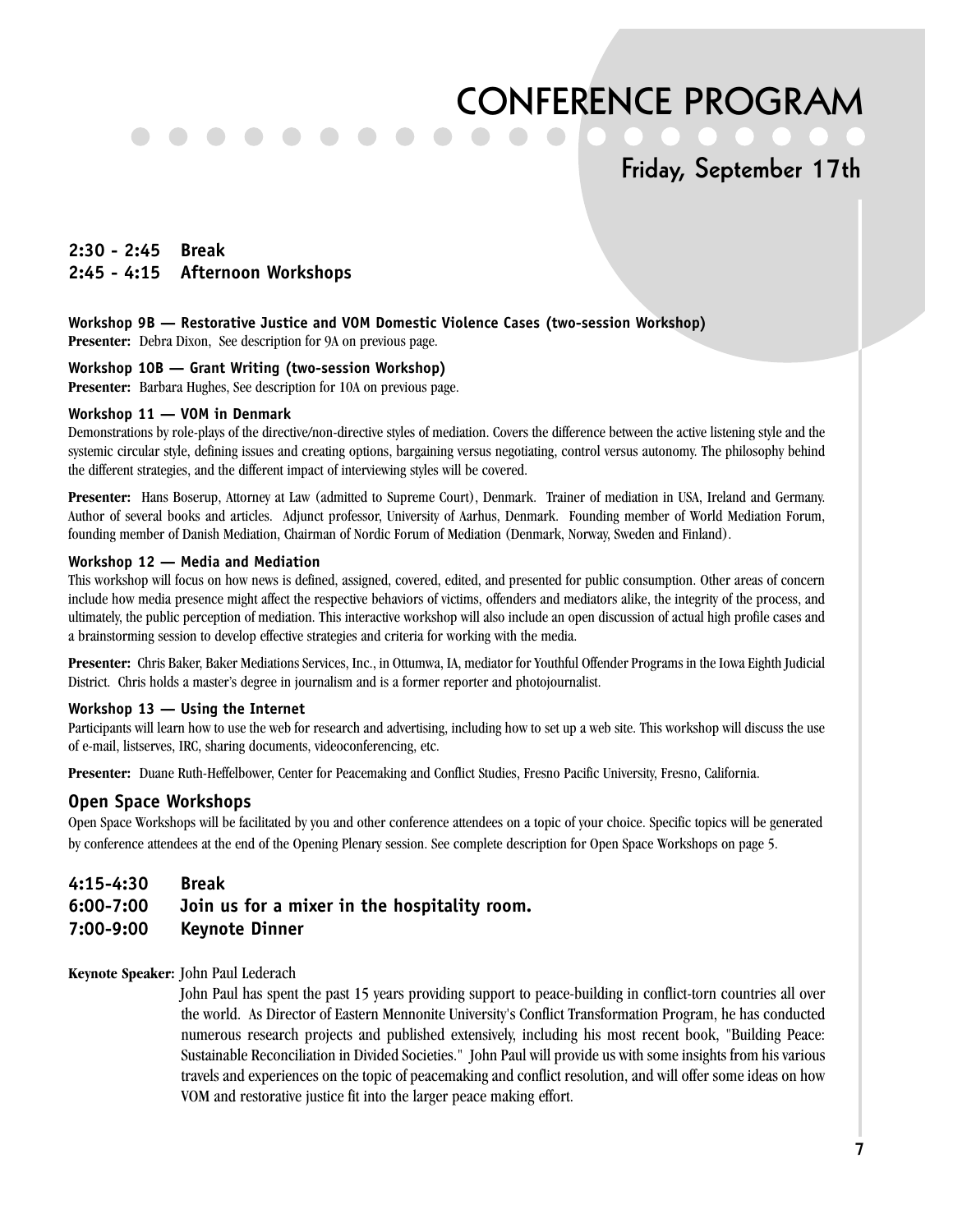### **Saturday, September 18th**

#### **7:30-8:30 Registration in the Hotel Lobby 8:30-10:00 Morning Workshops**

#### **Workshop 14 — Collaborating with Victim Services Programs**

This workshop will explore the unique differences between victim assistance programs and mediation programs and provide participants with effective collaboration strategies to enhance working relationships.

**Presenter:** Mary Achilles, Office of the Victim Advocate, Harrisburg, PA; Lorraine Stutzman Amstutz, Director, Mennonite Central Committee, Office on Crime and Justice, VOMA Board Co-chair.

#### **Workshops 15 — Spectrum of Restorative Justice Practices**

This workshop will explore various Conferencing models (multi-party VOM, SGC, LGC, FGC, New Zealand Model, Australian Model, and Minnesota Model). This workshop will not attempt to evaluate the merits of the models, rather it is designed to highlight the similarities and differences.

**Presenters:** Carolyn McLoed, Community Justice Coordinator, Washington County Court Services, Stillwater, MN; Ann Roberts, Center for Restorative Justice and Mediation, St. Paul, MN; Beverly Moore, Restorative Justice Program, Eugene, OR. All presenters are VOMA Board Members.

#### **Workshops 16 — Restorative Justice and Corrections: How to begin and what to do.**

This workshop will focus on the different possibilities for the application of restorative justice in all areas of corrections, including VOC programs, case planning, victim panels, restorative case planning, and neighborhood supervision and community development.

Presenter: Bruce Kittle, J.D., M.Div., Clinical Associate Professor at the University of Wisconsin Law School and Director of the law school's Restorative Justice Project. Bruce works full time as a consultant with the Wisconsin Department of Corrections in the area of restorative justice and its application to all aspects of corrections.

#### **Workshops 17 — Cross Cultural Issues in VOM**

While restorative justice has made significant changes to criminal justice, it has not yet made similar social, economic and political changes although it has the capability to do so. This workshop will present an overview of Oppression Theory and use it as a lens through which to evaluate restorative justice. We will focus on how restorative justice has made some changes and will identify pitfalls to avoid.

**Presenters:** Martha Weinstein, Executive Director of the Neighborhood Justice Center, Tallahassee, FL. Martha has a social work background and has worked on social justice issues for 25 years in a variety of social services settings; Dr. Bob Conners, Director of the Florida State University's Program in Multicultural Studies and Conflict Resolution and is a member of FSU's Black Studies faculty. During the 1980's, Bob worked in university-based outreach programs to more than 3,000 minority youth.

#### **Workshops 18A — Advanced Violence VOM Panel (two-session Workshop)**

This will be a facilitated, interactive discussion forum for mediators who have worked with crimes of severe violence. Some likely topics include ethical issues, neutrality, access to participants, case funding, case screening, case preparation, training and use of volunteers, collaboration with victim advocates and the corrections system, and follow-up support for victims and offenders.

**Presenters:** Mark Umbreit, Ph.D., Director, Center for Restorative Justice and Mediation, School of Social Work, University of Minnesota, St. Paul, MN; David Doerfler, VOM/Dialogue Program, Texas Department of Criminal Justice , VOMA Board member; Mary Achilles, Office of the Victim Advocate, Harrisburg, PA; Karen Ho, Administrator of the Office of Victim Services for the Ohio Department of Rehabilitation and Corrections, Columbus, OH; Marty Price, J.D., Director, VORP Information and Resource Center, Camas, WA, VOMA Board Member; Bruce Kittle, J.D. and M.Div., Director of the Restorative Justice Project at the University of Wisconsin Law School, VOMA Board Co-Chair.

#### **Open Space Workshops**

Open Space Workshops will be facilitated by you and other conference attendees on a topic of your choice. Specific topics will be generated by conference attendees at the end of the Opening Plenary session. See complete description for Open Space Workshops on page 5.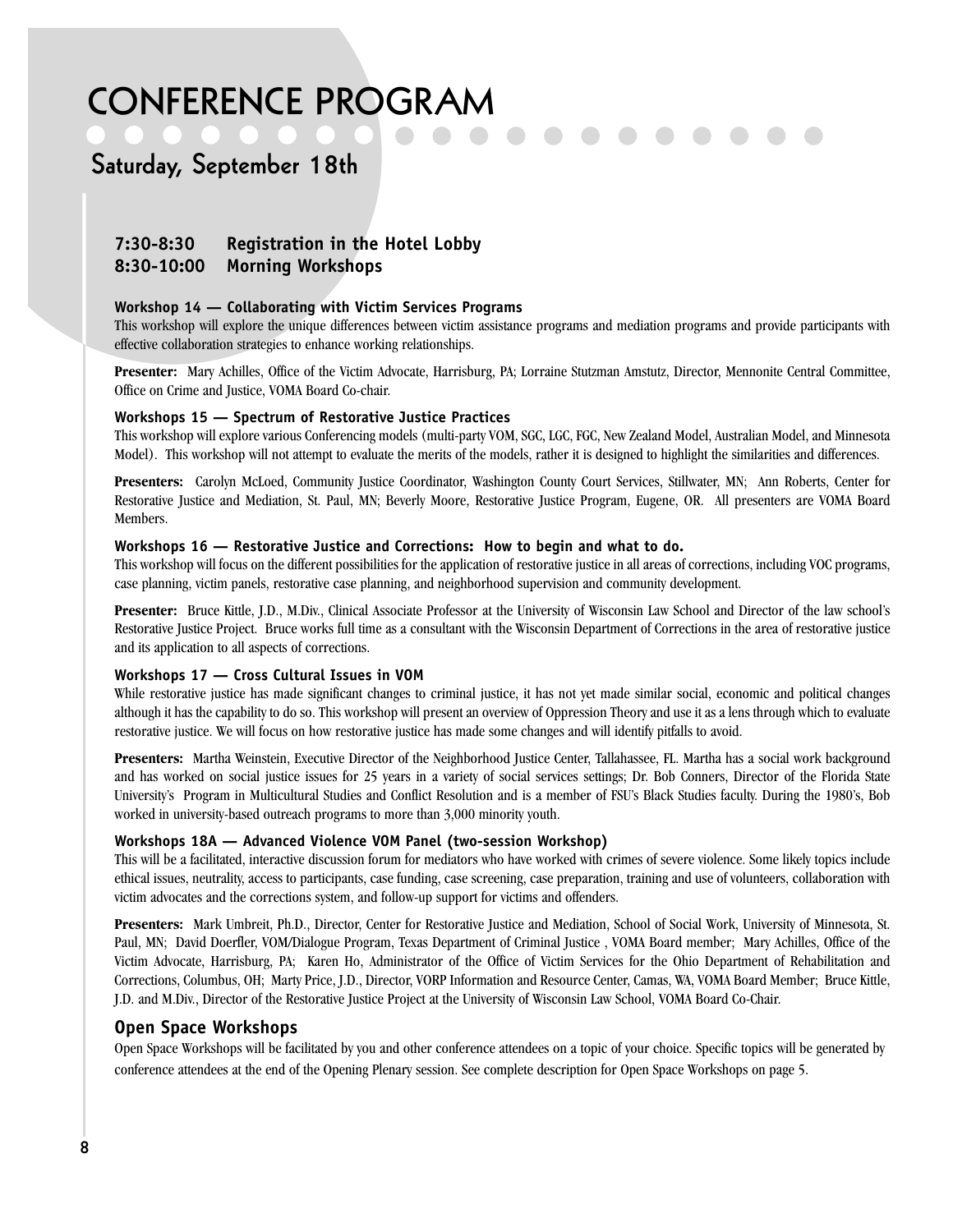### **Saturday, September 18th**

#### **10:00-10:15 Break 10:15-11:45 Morning Workshops**

#### **Workshop 18B — Advanced Violence VOM Panel (two-session Workshop)**

**Presenters:** Mark Umbreit, Dave Doerfler, Mary Achilles, Karin Ho, Marty Price, Bruce Kittle. (See description for 18A on previous page.)

#### **Workshop 19 — Juvenile Offender Victim Offender Program (VOP)**

This workshop will discuss a new model that can be very useful to other centers and agencies interested in including an educational component to their programs. The goal of the VOP is to decrease the chance that juvenile offenders will re-offend and to provide them with the tools to make better decisions in the future. The program combines a mediation session with classes focusing on conflict resolution and criminal thinking error training.

**Presenters:** Maureen Holen, Executive Director, Mediation Works, A Community Dispute Resolution Center, Medford, OR; Joanne Lescher, Victim Offender Program Coordinator, Mediation Works, A Community Dispute Resolution Center, Medford, OR.

#### **Workshop 20 — Helping Communities Cope With Crime**

This workshop is designed to introduce an intervention process which has been helpful for communities and neighborhoods following a serious crime. Healing begins as people come together to deal with the trauma by sharing their concerns and fears about safety. This interactive workshop will explore the application of this process in small towns and large cities.

**Presenters:** Carolyn McLeod, Community Justice Coordinator, Washington County Court Services, Stillwater, MN, VOMA Board Member; Kathy Hall, Iowa Mediation Services, West Des Moines, IA, VOMA Board Member.

#### **Workshop 21 — VOM Swedish Style**

Public and political interest in VOM has been strong for a long time in the Scandinavian countries. Sweden is experiencing rapid development of new mediation projects. This workshop will focus on the practical experience of different styles of mediation as they are being discussed within the Swedish Association for V/O Mediation.

**Presenter:** Christina Nehlin, National Council for Crime Prevention, Stockholm, Sweden.

#### **Workshop 22 — The Role of Truth-Telling in Healing and Restoration**

We will explore the questions: "Why do victims need to know and tell the truth of what happened to them?" "Why, for their own growth, do offenders need to tell the complete truth?" "Why do offenders lie, deny and evade the truth?" "How can we provide a forum that allows offenders to tell the truth?"

Presenter: Joy Helmer, MS, is a counselor, mediator, facilitator and trainer in Seattle, WA. She is a volunteer mediator and Board Member with the Northwest Institute of Restorative Justice.

#### **Open Space Workshops**

Open Space Workshops will be facilitated by you and other conference attendees on a topic of your choice. Specific topics will be generated by conference attendees at the end of the Opening Plenary session. See complete description for Open Space Workshops on page 5.

### **11:45 - 1:45 Lunch/Annual VOMA Membership Meeting**

#### **1:45 - 2:00 Break**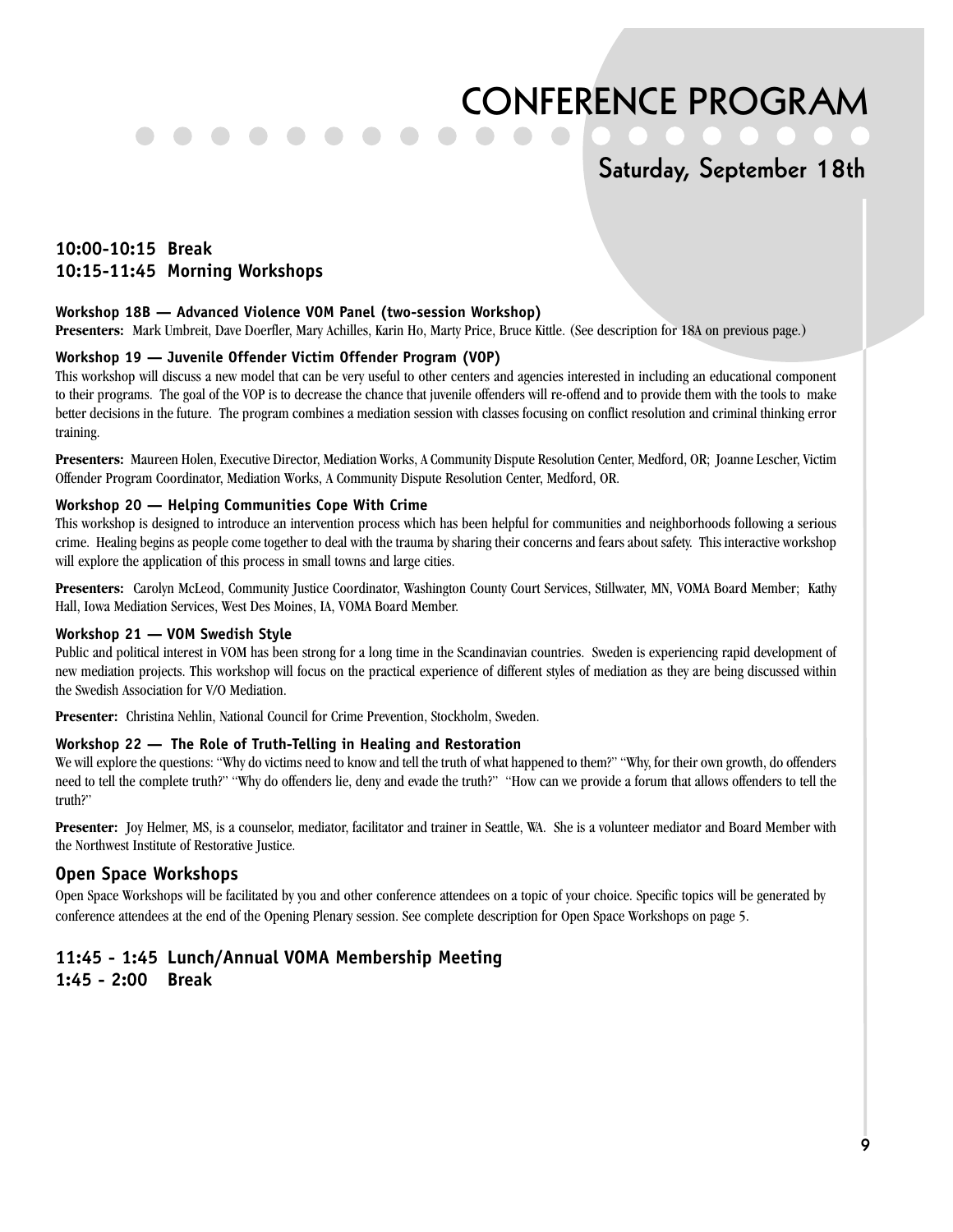### **Saturday, September 18th**

#### **2:00 - 3:30 Afternoon Workshops**

#### **Workshop 23 — Restorative Kinship Conferencing**

This workshop will describe the KINnections Program sponsored by Kansas Children's Service League in Wichita, Kansas. KINnections uses Restorative Kinship Conferencing, which is similar to a small group conference, with juveniles and their family members. The program is for juveniles who are living with extended family rather than their family of origin.

**Presenter:** Barbara Schmidt, M.A.J., Coordinator of the KINnections program at KCSL and a VOMA Board member. She is certified as a mediator and trainer by the Kansas Supreme Court's Office of Judicial Administration and was the director of Victim Offender Mediation Services in Wichita.

#### **Workshop 24 — Spirituality**

This workshop will examine the role of spirituality for people working in the field of RJ and VOM, with a focus on the harm caused by crime. For this workshop "spirituality" is not synonymous with dogma, creeds, or other aspects of major religions, although for some people religion may be a pathway to their own spirituality. Participation requires openness and acceptance of diverse religious and spiritual beliefs and practices.

**Presenter:** Mark Umbreit, Ph.D., Director, Center for Restorative Justice and Mediation, School of Social Work, University of Minnesota, St. Paul, MN.

#### **Workshop 25 — Circles of Support and Accountability**

This workshop details the development and progress of a Canadian pilot project designed to meet the safety needs of communities regarding the release of sex offenders. The Circles of Support and Accountability Project develops caring communities for individuals in the highest risk category of sex offenders. The underlying principles of this model are based in restorative justice and include development of a responsible community interface for the offender as well as a commitment that community safety not be compromised.

**Presenters:** Hugh Kirkegaard, Baptist Minister, National Chaplaincy Coordinator of Circles of Support for released offenders with the Chaplaincy Division of the Correctional Service of Canada (CSC); Evan Heise, Coordinator of Community Justice Ministries, Mennonite Central Committee, Ontario, Canada.

#### **Workshop 26 — Restorative Justice in Communities**

This workshop will explore ways the community can become more involved and will highlight the Volusia County project for the Restorative Justice Institute which is engaging the community in unique ways.

**Presenter:** William T. Preston, Esq., Director, Restorative Justice Institute, member of the American Bar Association Criminal Justice Section's Corrections and Sentencing Committee and a certified mediator of the Florida Supreme Court.

#### **Workshop 27 — Community Building & VOM at Universities**

This presentation will introduce the role of community building as it relates to student involvement in determining norms and in creating and participating in discipline practices on a university campus. A multi-level victim offender conferencing model designed for use in a small university setting will be introduced.

**Presenter:** Barb Toews, mediation practitioner with the Victim Offender Reconciliation Program of the Central Valley (Fresno, California), former Director of the Lancaster Area VORP in Lancaster, PA.

#### **Open Space Workshops**

Open Space Workshops will be facilitated by you and other conference attendees on a topic of your choice. Specific topics will be generated by conference attendees at the end of the Opening Plenary session. See complete description for Open Space Workshops on page 5.

#### **3:30 - 3:45 Break**

#### **3:45 - 5:00 Closing Plenary**

"25 Years and Growing" - a facilitated discussion about where we are going, the future of victim offender mediation and the signposts to guide us on the journey.

**Moderated by:** Barb Toews and Mark Yantzi